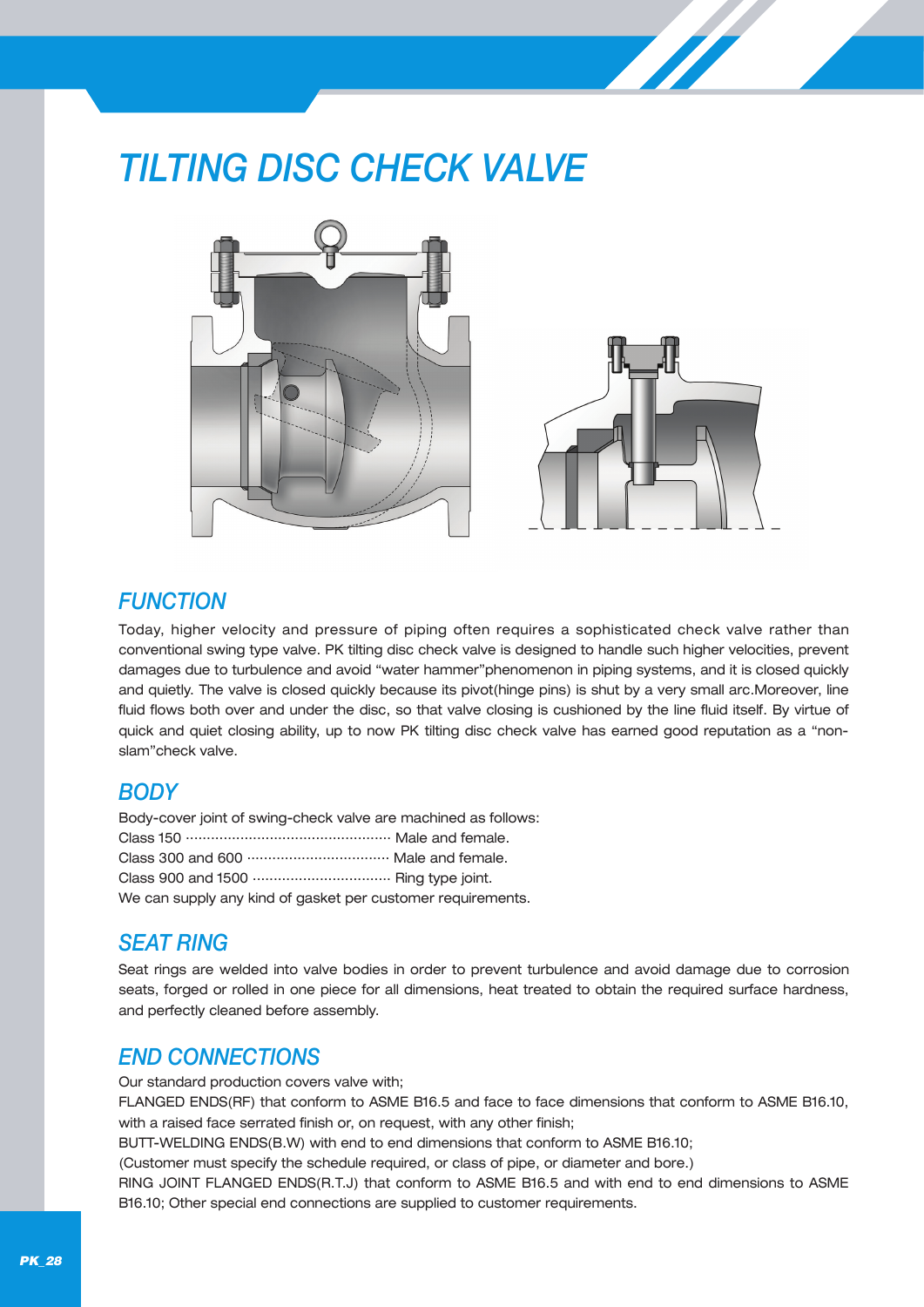



### *END CONNECTION*

- R.F FLANGED ENDS TO ASME B16.5
- B.W. ENDS TO ASME B16.25
- R.T.J FLANGED ENDS TO ASME B16.5
- SIZE 26" AND LARGER, FLANGED ENDS ACCORDING TO ASME B16.47 SER.A OR SER.B

## *STANDARD MATERIAL SPECIFICATIONS*

| NO.            | <b>PART NAME</b>      | <b>MATERIAL</b>       |                                 |                 |  |  |  |  |  |
|----------------|-----------------------|-----------------------|---------------------------------|-----------------|--|--|--|--|--|
|                | <b>BODY</b>           | A216 - WCB            | A217 - WC6                      | A351 - CF8      |  |  |  |  |  |
| $\overline{2}$ | <b>BONNET</b>         | A216 - WCB            | A217 - WC6                      | A351 - CF8      |  |  |  |  |  |
| 3              | DISC.                 | $A216 - WCB + STL$    | A217 - WC6+STL                  | A351 - CF8+STL  |  |  |  |  |  |
| 4              | <b>BODY SEAT RING</b> | A576 - 1020+STL(S20C) | A182 - F11+STL                  | A240 - 304+STL  |  |  |  |  |  |
| 5              | <b>GASKET</b>         |                       | SPIRAL WOUND / GRAPHITE+304+304 |                 |  |  |  |  |  |
| 6              | <b>HINGE PIN</b>      | A479 - 410            | A479 - 410                      | A479 - 304      |  |  |  |  |  |
| 7              | <b>BUSHING</b>        | A479 - 304            | A479 - 304                      | A479 - 304      |  |  |  |  |  |
| 8              | <b>BONNET BOLT</b>    | A193 - B7             | A193 - B16                      | A193 - B8       |  |  |  |  |  |
| 9              | <b>BONNET NUT</b>     | A194 - 2H             | $A194 - 4$                      | $A194 - 8$      |  |  |  |  |  |
| 10             | <b>COVER</b>          | A576 - 1020           | $A240 - 304$                    | A240 - 304      |  |  |  |  |  |
| 11             | <b>COVER BOLT</b>     | A193 - B7             | A193 - B7                       | A193 - B8       |  |  |  |  |  |
| 12             | <b>COVER NUT</b>      | $A194 - 2H$           | A194 - 2H                       | $194 - 8$       |  |  |  |  |  |
| 13             | <b>COVER GASKET</b>   |                       | SPIRAL WOUND / GRAPHITE+304     |                 |  |  |  |  |  |
| 14             | <b>EYE BOLT</b>       | $A307 - B$            | $A307 - B$                      | $A307 - B + Cr$ |  |  |  |  |  |